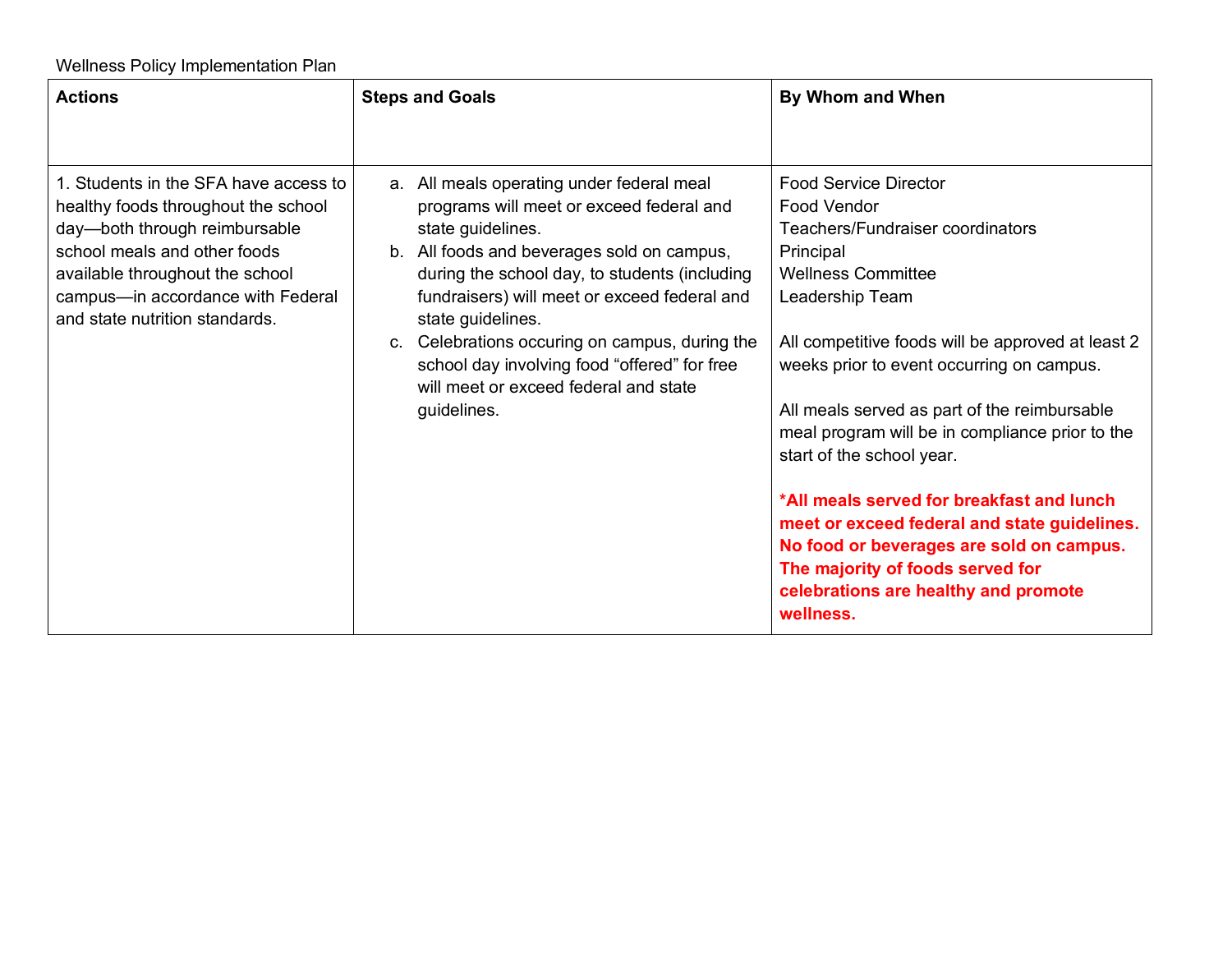| 2. Students receive quality nutrition<br>education that helps them develop<br>lifelong healthy eating behaviors. | a. The SFA aims to teach, model, encourage,<br>and support healthy eating by students.<br>b. Nutrition education and promotion will be<br>designed to provide students with the<br>knowledge and skills necessary to promote<br>and protect their health;<br>c. Will include enjoyable, developmentally-<br>appropriate, culturally-relevant, and<br>participatory activities.<br>d. Will promote fruits, vegetables, whole-grain<br>products, low-fat and fat-free dairy products,<br>and healthy food preparation methods.<br>e. Will emphasize caloric balance between food<br>intake and energy expenditure (promotes<br>physical activity/exercise).<br>f. Will include nutrition education training for<br>teachers and other staff. | Principal<br><b>PE Teacher</b><br><b>Teachers</b><br><b>Advisors</b><br>Leadership Team<br>Nutrition education will be vetted prior to being<br>implemented into instruction on an as-needed<br>basis by school staff.<br>*Nutrition education is provided through our<br><b>Physical Education Program. Additionally,</b><br>students are celebrated during our school<br>wide meetings for understanding and<br>implementing good nutrition knowledge and<br>habit.                                                                    |
|------------------------------------------------------------------------------------------------------------------|--------------------------------------------------------------------------------------------------------------------------------------------------------------------------------------------------------------------------------------------------------------------------------------------------------------------------------------------------------------------------------------------------------------------------------------------------------------------------------------------------------------------------------------------------------------------------------------------------------------------------------------------------------------------------------------------------------------------------------------------|------------------------------------------------------------------------------------------------------------------------------------------------------------------------------------------------------------------------------------------------------------------------------------------------------------------------------------------------------------------------------------------------------------------------------------------------------------------------------------------------------------------------------------------|
| 3. Students have opportunities to be<br>physically active before, during, and<br>after school.                   | a. Physical activity during the school day<br>(including but not limited to recess, physical<br>activity breaks, or physical education) will not<br>be withheld as punishment for any reason.<br>b. The SFA will provide students with physical<br>education, using an age-appropriate,<br>sequential physical education curriculum<br>consistent with national and state standards<br>for physical education.<br>c. All students will be provided equal<br>opportunity to participate in physical<br>education classes.<br>d. Outdoor recess will be offered when weather<br>is feasible for outdoor play.<br>e. In the event that the school or SFA must<br>conduct indoor recess, teachers and staff will                               | Health/PE teachers<br>Principal<br><b>Instructional Aides</b><br>Physical Activity/Education will be incorporated<br>into the school day on a regular basis.<br>Curriculum will be created by Health/PE<br>teachers when lesson plans are created for the<br>school year.<br>*Physical education is provided to all<br>students multiple times per week.<br><b>Additionally, students have breaks</b><br>throughout the day and one recess where<br>they are able to engage in outdoor play or<br>indoor recess when outdoor play is not |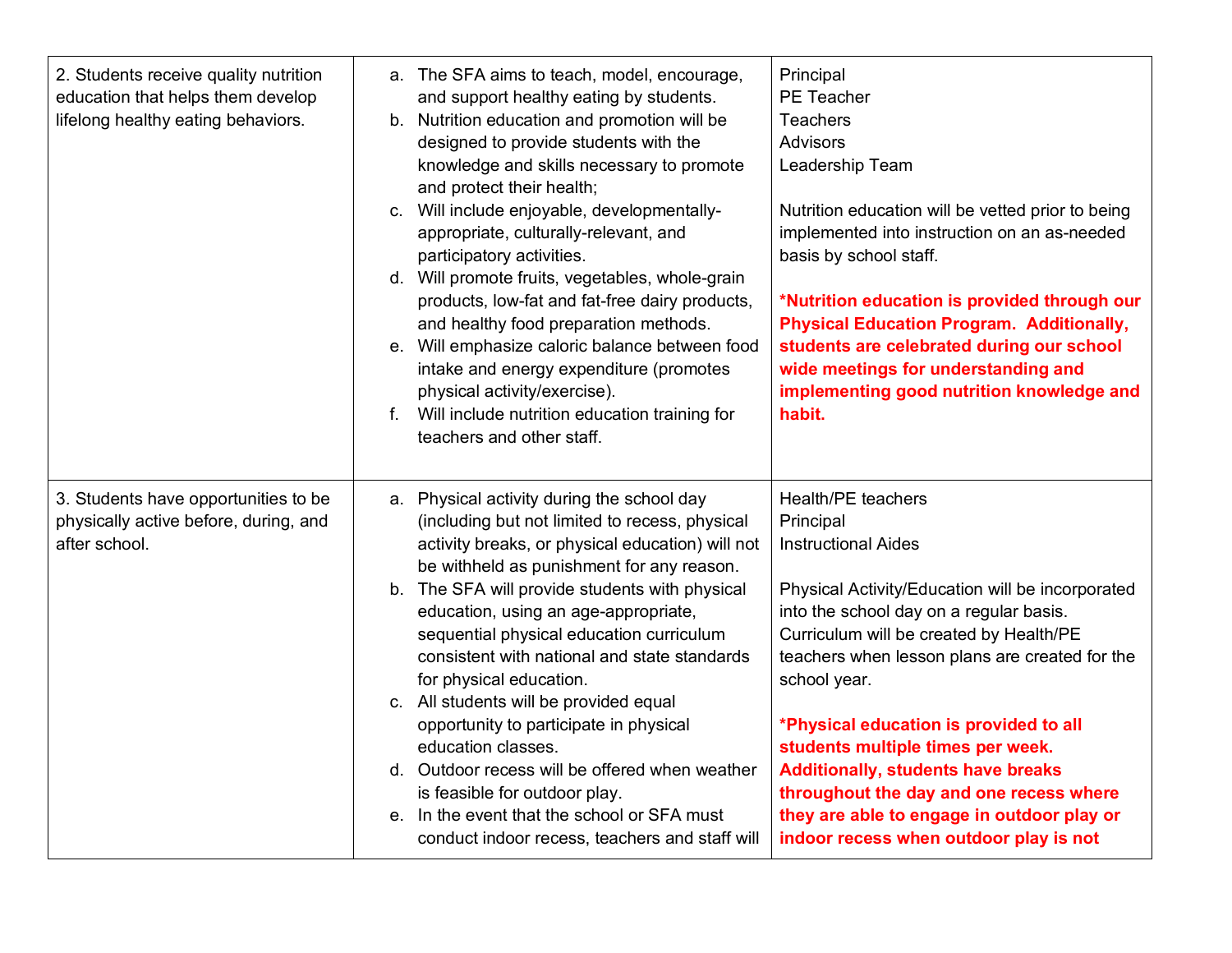|                                                                                                                                           | follow the indoor recess guidelines that<br>promote physical activity for students, to the<br>extent practicable.<br>f. Recess will complement, not substitute,<br>physical education class. Recess monitors<br>or teachers will encourage students to be<br>active, and will serve as role models by being<br>physically active alongside the students<br>whenever feasible. | possible. Different activities are offered to<br>encourage physical activity.                                                                                                                                                                                                                   |
|-------------------------------------------------------------------------------------------------------------------------------------------|-------------------------------------------------------------------------------------------------------------------------------------------------------------------------------------------------------------------------------------------------------------------------------------------------------------------------------------------------------------------------------|-------------------------------------------------------------------------------------------------------------------------------------------------------------------------------------------------------------------------------------------------------------------------------------------------|
| 4. School staff are encouraged and<br>supported to practice healthy nutrition<br>and physical activity behaviors in and<br>out of school. | a. Staff are encouraged to model healthy<br>behaviors on campus, such as limiting soda<br>or candy consumption in front of students.<br>b. By participating in physical activity throughout<br>the day, if possible.<br>c. By promoting healthy habits to the students<br>through curriculum.<br>d. By promoting the school meal program.                                     | <b>Teachers</b><br><b>School Administrators and Staff</b><br>Healthy Habits are encouraged to be displayed<br>throughout the school year.<br>*Staff join with students in outdoor play and<br>encourage healthy eating. Staff actively<br>promote healthy eating habits during meal<br>service. |